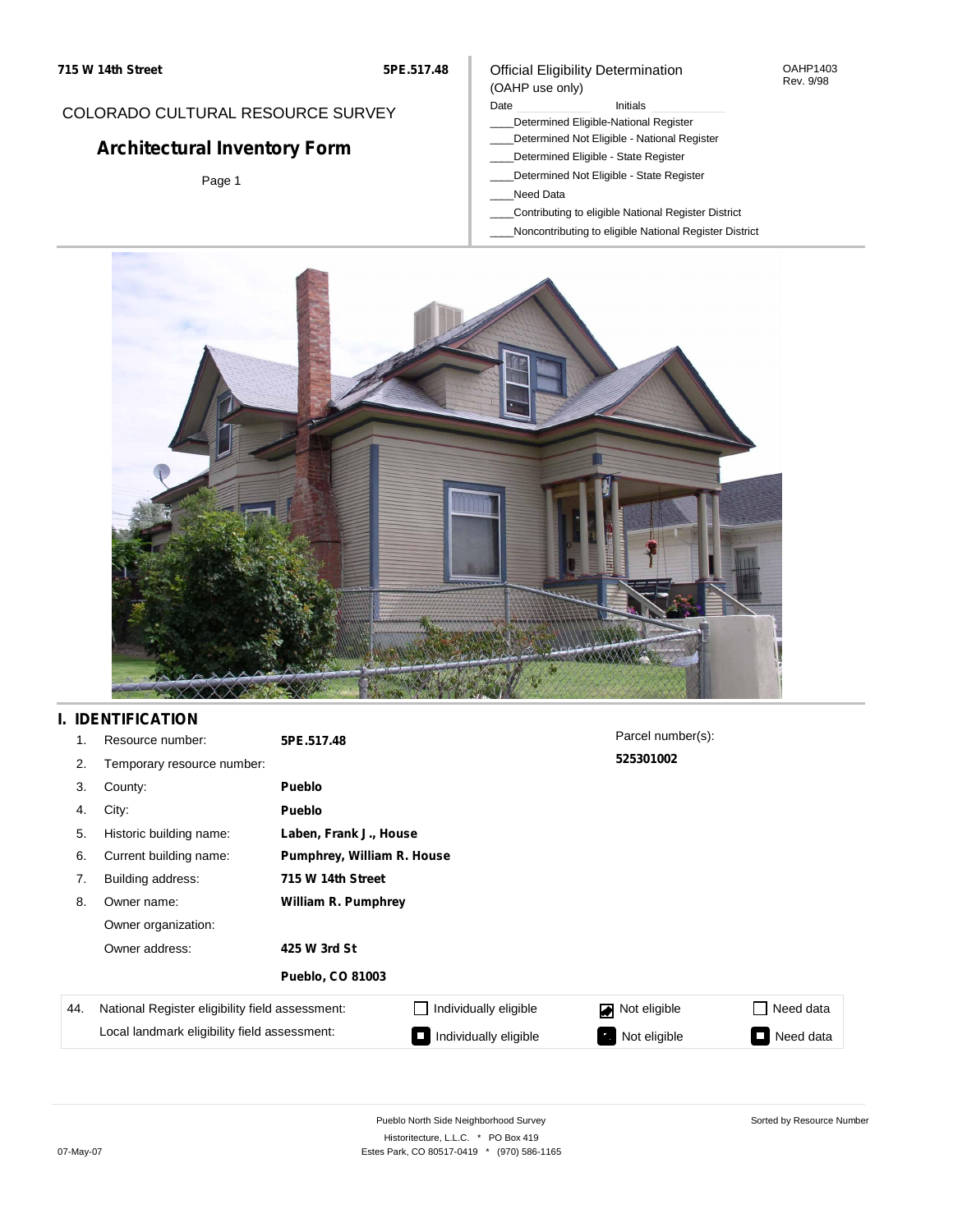Page 2

### **II. GEOGRAPHIC INFORMATION**

| 9.  | P.M.       |    | 6th                     |    |     | Township:                            |  |       | <b>20S</b> |    |           |           | Range:            | 65W |         |
|-----|------------|----|-------------------------|----|-----|--------------------------------------|--|-------|------------|----|-----------|-----------|-------------------|-----|---------|
|     |            | NE | 1/4                     | of | NE. | 1/4                                  |  | of NE | 1/4        | of | <b>SW</b> | 1/4       | of Section        |     | 25      |
|     |            |    | 10. UTM reference zone: |    | 13  |                                      |  |       |            |    |           |           |                   |     |         |
|     | Easting:   |    |                         |    |     | 533551                               |  |       |            |    |           | Northing: |                   |     | 4236745 |
| 11. |            |    | USGS quad name:         |    |     | Northeast Pueblo                     |  |       |            |    |           | Scale:    |                   |     | 7.5     |
|     | Year:      |    |                         |    |     | 1961 (Photorevised 1970 and<br>1974) |  |       |            |    |           |           |                   |     |         |
| 12. | $Lot(s)$ : |    |                         |    |     | Lot 11; Block 4                      |  |       |            |    |           |           |                   |     |         |
|     | Addition:  |    |                         |    |     | <b>Craig's Addition</b>              |  |       |            |    |           |           | Year of addition: |     | 1871    |

13. Boundary description and justification:

The boundary, as described above, contains but does not exceed the land historically associated with this property.

Metes and bounds exist:

П

### **III. ARCHITECTURAL DESCRIPTION**

| 14. | Building plan (footprint, shape):    | <b>Rectangular Plan</b>                  |                       |
|-----|--------------------------------------|------------------------------------------|-----------------------|
|     | Other building plan descriptions:    |                                          |                       |
| 15. | Dimensions in feet (length x width): | 940 square feet                          |                       |
| 16. | Number of stories:                   | 11/2                                     |                       |
| 17. | Primary external wall material(s):   | <b>Wood/Horizontal Siding</b>            | Other wall materials: |
| 18. | Roof configuration:                  | Hipped Roof/Gable-on-hip Roof            |                       |
|     | Other roof configurations:           |                                          |                       |
| 19. | Primary external roof material:      | <b>Asphalt Roof/Composition Roof</b>     |                       |
|     | Other roof materials:                |                                          |                       |
| 20. | Special features:                    | <b>Ornamentation/Decorative Shingles</b> |                       |
|     |                                      | Fence                                    |                       |
|     |                                      | Chimney                                  |                       |
|     |                                      | Porch                                    |                       |
|     |                                      | <b>Roof Treatment/Dormer</b>             |                       |
|     |                                      | <b>Roof Treatment/Flared Eave</b>        |                       |

#### 21. General architectural description:

Oriented to the south, this house appears to rest on a sandstone foundation, now concealed behind concrete stucco. Tan**painted, narrow wood siding, with blue-painted, 1-by-4-inch cornerboards, clads the exterior walls. Tan-painted, variegated wood shingles cover the gables. Windows are generally 1-over-1-light, double-hung sash, with blue-painted wood frames,** aluminum-frame storm windows, and blue-painted wood surrounds. Dominating the west side of the front (south) facade is a 1over-1-light window with a narrow upper sash. The sash has cottage-style glazing. Opening in the center of a 1-and-1/2-story, 3sided, canted bay protruding from the center of the west elevation is a single-light hopper or awning window. A similar window opens in the east end of the front (south) façade. Opening in the south-facing, front-gabled dormer is a 6-over-1-light window. A 1-beside-1-light, fixed-frame window, with brown aluminum frames, pierces the east-facing, shed-roofed gable south of center. Fixed-frame windows open in the sides of this gable. A front-gabled porch protrudes from the east end of the façade. It has a wood floor, siding-clad kneewalls, and round supports, grouped in threes at the corner. Approaching the porch at its center are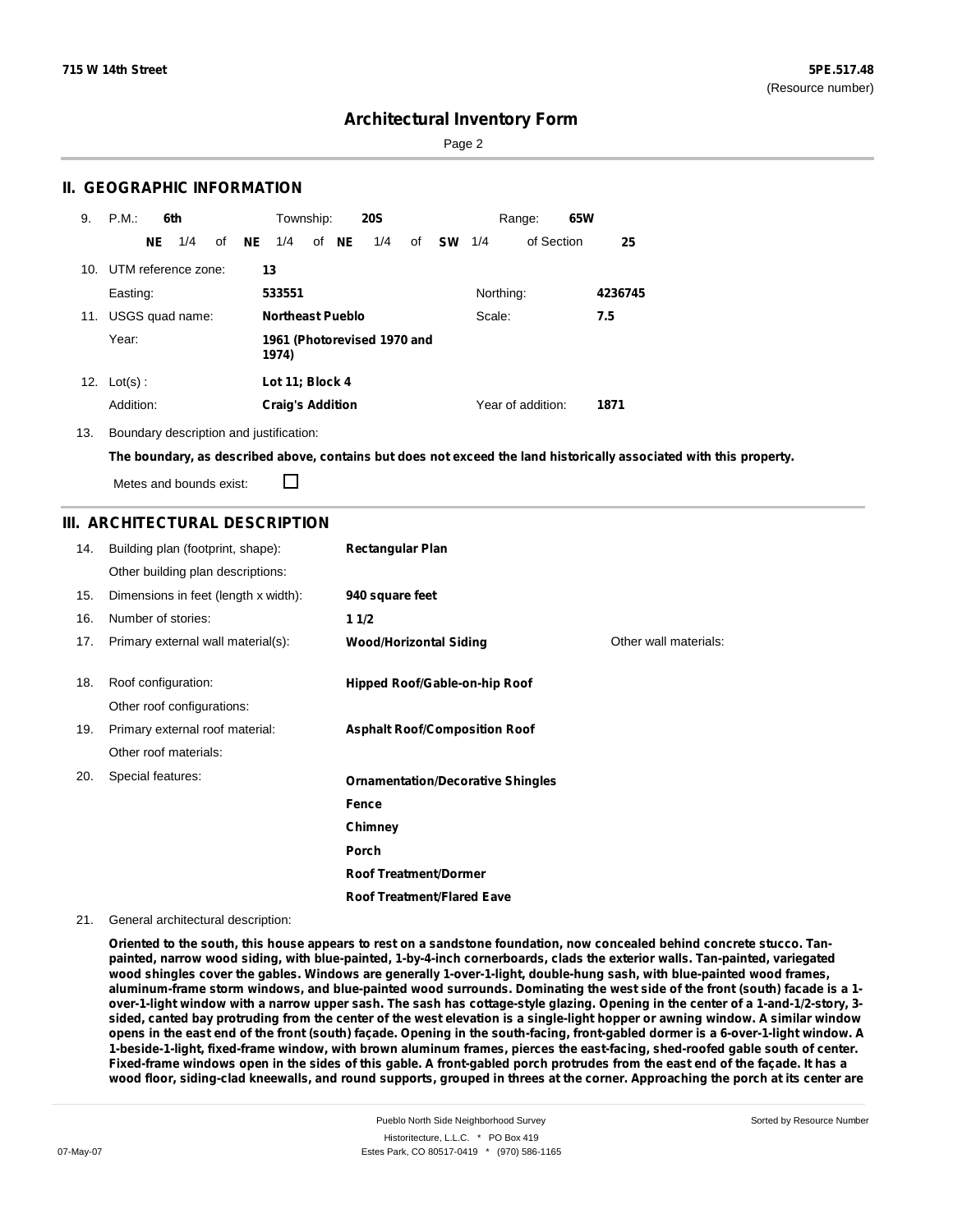Sorted by Resource Number

# **Architectural Inventory Form**

Page 3

4 wood steps. The principal doorway opens beneath the porch. It hosts an 11-panel, 1-light, glass-in-wood-frame door, with projecting top and locking rails. Another doorway opens in the west end of the rear (north) elevation. It hosts a white-painted, **glass-in-wood frame door. Gray asphalt shingles cover the gable-on-hipped roof. Tan-painted beadboard soffit and pink**painted wood fascia box the broadly overhanging, flared eaves. An engaged, red-brick hearth and chimney protrudes from the **south end of the west elevation. The gables have eave returns. The porch gable is pedimented.**

Architectural style: 22. **Late Victorian**

Other architectural styles:

Building type:

23. Landscape or special setting features:

This property is located on terrain sloping downward from northwest to southeast, with an elevation of around 4,700 feet above mean sea level. The neighborhood features modest, one- and two-story houses. Setbacks from West 14th Street are generally the same on this block. This property is situated on the north side of West 14th Street, between 711 West 14th Street to the east and 719 West 14th Street to the west. Grass covers the strip separating the sidewalk from the street. Separating the sidewalk from the front yard, in turn, is a concrete wall capped by a wrought-iron railing. A planted-grass yard, with mature landscaping, covers the property. Encircling the rest of the yard is a combination of chain-link and woven-wire fences.

24. Associated buildings, features or objects:

1 : Type: **Garage**

#### **IV. ARCHITECTURAL HISTORY**

| 25. | Date of Construction:  | Estimate: | Actual: | 1903                                                                        |
|-----|------------------------|-----------|---------|-----------------------------------------------------------------------------|
|     | Source of Information: |           |         | Pueblo County Office of Tax Assessor. Property information card [internet]. |
| 26. | Architect:             | unknown   |         |                                                                             |
|     | Source of information: |           |         |                                                                             |
| 27. | Builder:               | unknown   |         |                                                                             |
|     | Source of information: |           |         |                                                                             |
| 28. | Original Owner:        | unknown   |         |                                                                             |
|     | Source of information: |           |         |                                                                             |
| 29. | Construction history:  |           |         |                                                                             |

According to Pueblo County Tax Assessor records, this house was constructed in 1903. An analysis of the style, materials, and historical records corroborates this date. The only notable alteration is the shed-roof dormer protruding from the roof's eastfacing slope. It appears to date to after 1980. The garage is nearly identical to the garage just east of it, at 711 West 14th Street **(5PE.5690).**

30. Location: **original** Date of move(s):

### **V. HISTORICAL ASSOCIATIONS**

| 31. | Original use(s):           | <b>Single Dwelling</b>   |
|-----|----------------------------|--------------------------|
| 32. | Intermediate use(s):       | <b>Multiple Dwelling</b> |
| 33. | Current use(s):            | <b>Single Dwelling</b>   |
| 34. | Site type(s):              | <b>Residence</b>         |
|     | 35. Historical background: |                          |

Describe: **A 2-car garage is located on the northern edge of the property, fronting an east-west oriented alley. Oriented to the north, the building rests on a concrete slab. Tan-painted, vertical boardand-batten siding clads the exterior walls. Dominating the front (north) elevation is a steel, 32 panel, overhead-retractable garage door, painted white. A large beadboard door opens in the east half of the rear (south) elevation. Gray asphalt shingles cover the front-gabled roof. The shaped rafter ends are exposed, and knee brackets appear in the gables.**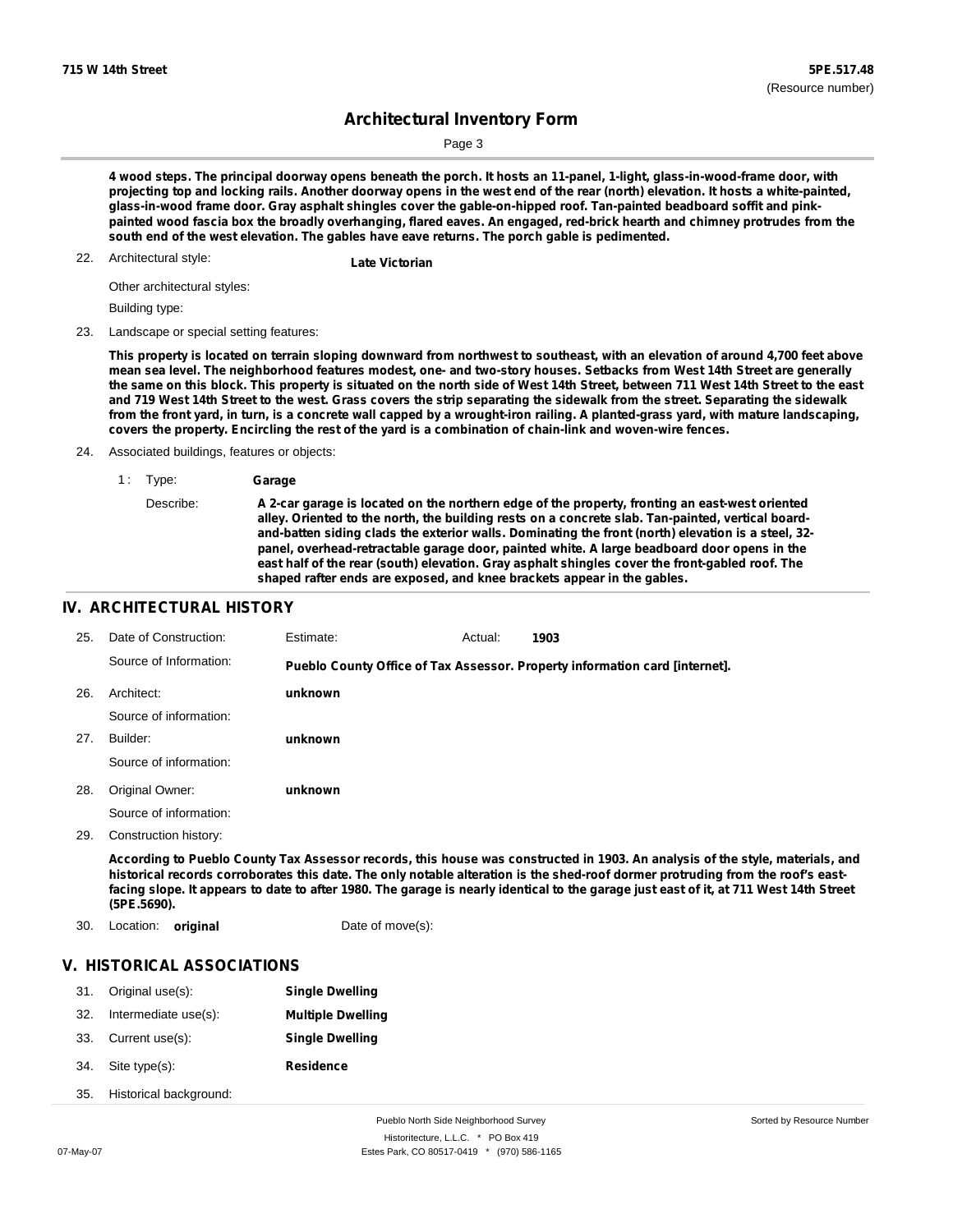Page 4

35. Historical background:

The first resident of this house, constructed in 1903, appears to have been Frank J. Laben, a traveling agent for the Missouri Pacific Railway. Boarding with him was Beulah H. Drais, a stenographer. The resident in 1914 was grocer N. Rollo Crouch, **followed by A. Kendall in 1919.**

Around 1925, Louise C. Vincent purchased this property and resided her until death more than 40 years later. She came to Pueblo in 1919 and died on February 1, 1967. Vincent also rented out an apartment in this house. One longtime resident in the **apartment was Annetta R. Moody, who lived here from around 1925 until her death in 1947.**

James C. and Saundra McFarland purchased this property in 1974. Between 1983 and 1991, the property transferred among the U.S. Veterans Affairs Administration, Kevin and Deborah M. Back, Dana S. Bouley, and Colorado Horizons Development Corporation. Michelle Pumphrey acquired the house and lot in 1991. William R. Pumphrey, the current owner, obtained the **property in 1993. He operates it as a rental unit.**

According to the current resident, a murder was committed in this house in the 1930s. No evidence of this event could be found.

Sources of information: 36.

**Pueblo County Office of Tax Assessor. Property information card [internet].**

**Pueblo City Directory. Pueblo, Co.; Salt Lake City; Kansas City, Mo.; and others: R.L. Polk & Co, consulted 1886 through 2003.**

**Sanborn Fire Insurance Maps (for Pueblo, Colorado). New York: Sanborn Map and Publishing Co., 1883, 1886, 1889, 1893, 1904-05, 1904-51, and 1904-52.**

**"Moody (Annetta R.)" [obituary]. Pueblo Chieftain, 11 June 1947, p. 8.**

**"Vincent (Louise C.)" [obituary]. Pueblo Chieftain, 5 February 1967, p. 4B.**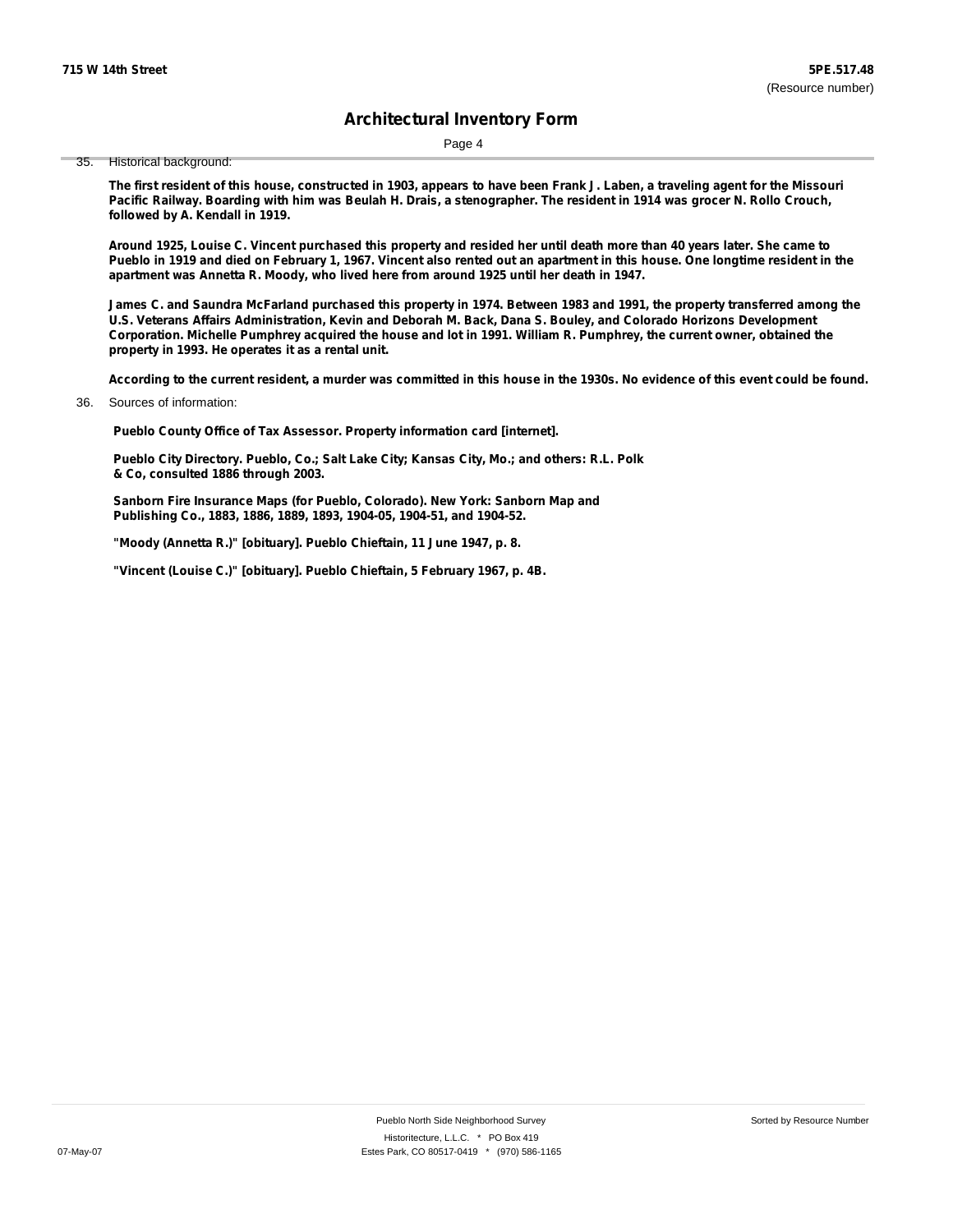Sorted by Resource Number

# **Architectural Inventory Form**

Page 5

|     | <b>VI. SIGNIFICANCE</b>                                                                                                                                                                                                                                                          |  |  |  |  |  |  |  |
|-----|----------------------------------------------------------------------------------------------------------------------------------------------------------------------------------------------------------------------------------------------------------------------------------|--|--|--|--|--|--|--|
| 37. | Local landmark designation:<br>Yes $\Box$<br>No.                                                                                                                                                                                                                                 |  |  |  |  |  |  |  |
|     | Designation authority:                                                                                                                                                                                                                                                           |  |  |  |  |  |  |  |
|     | Date of designation:                                                                                                                                                                                                                                                             |  |  |  |  |  |  |  |
| 38. | Applicable National Register criteria:                                                                                                                                                                                                                                           |  |  |  |  |  |  |  |
|     | A. Associated with events that have made a significant contribution to the broad pattern of our history.                                                                                                                                                                         |  |  |  |  |  |  |  |
|     | B. Associated with the lives of persons significant in our past.                                                                                                                                                                                                                 |  |  |  |  |  |  |  |
|     | C. Embodies the distinctive characteristics of a type, period, or method of construction, or represents the work<br>of a master, or that possess high artistic values, or represents a significant and distinguished entity whose<br>components may lack individual distinction. |  |  |  |  |  |  |  |
|     | D. Has yielded, or may be likely to yield, information important in history or prehistory.                                                                                                                                                                                       |  |  |  |  |  |  |  |
|     | Qualifies under Criteria Considerations A through G (see manual).                                                                                                                                                                                                                |  |  |  |  |  |  |  |
|     | Does not meet any of the above National Register criteria.                                                                                                                                                                                                                       |  |  |  |  |  |  |  |
|     | <b>Pueblo Standards for Designation:</b>                                                                                                                                                                                                                                         |  |  |  |  |  |  |  |
|     | <u>1a. History</u>                                                                                                                                                                                                                                                               |  |  |  |  |  |  |  |
|     | Have direct association with the historical development of the city, state, or nation; or<br>$\overline{\phantom{a}}$ .                                                                                                                                                          |  |  |  |  |  |  |  |
|     | <u>1b. History</u>                                                                                                                                                                                                                                                               |  |  |  |  |  |  |  |
|     | Be the site of a significant historic event; or<br>$\Box$                                                                                                                                                                                                                        |  |  |  |  |  |  |  |
|     | 1c. History<br>Have direct and substantial association with a person or group of persons who had influence on society.<br>$\sim$                                                                                                                                                 |  |  |  |  |  |  |  |
|     | 2a. Architecture                                                                                                                                                                                                                                                                 |  |  |  |  |  |  |  |
|     | Embody distinguishing characteristics of an architectural style or type; or<br>$\overline{\phantom{a}}$                                                                                                                                                                          |  |  |  |  |  |  |  |
|     | 2b. Architecture                                                                                                                                                                                                                                                                 |  |  |  |  |  |  |  |
|     | Be a significant example of the work of a recognized architect or master builder, or<br>$\overline{\phantom{a}}$                                                                                                                                                                 |  |  |  |  |  |  |  |
|     | 2c. Architecture                                                                                                                                                                                                                                                                 |  |  |  |  |  |  |  |
|     | Contain elements of architectural design, engineering, materials, craftsmanship, or artistic merit which represent a<br>$\mathcal{L}_{\mathcal{A}}$<br>significant or influential innovation;                                                                                    |  |  |  |  |  |  |  |
|     | 2d. Architecture                                                                                                                                                                                                                                                                 |  |  |  |  |  |  |  |
|     | Portray the environment of a group of people or physical development of an area of the city in an era of history<br>$\mathcal{L}_{\mathcal{A}}$<br>characterized by a distinctive architectural style.                                                                           |  |  |  |  |  |  |  |
|     | 3a. Geography                                                                                                                                                                                                                                                                    |  |  |  |  |  |  |  |
|     | Have a prominent location or be an established, familiar, and orienting visual feature of the contemporary city, or<br>П                                                                                                                                                         |  |  |  |  |  |  |  |
|     | 3b. Geography                                                                                                                                                                                                                                                                    |  |  |  |  |  |  |  |
|     | Promote understanding and appreciation of Pueblo's environment by means of distinctive physical characteristics<br>or rarity; or                                                                                                                                                 |  |  |  |  |  |  |  |
|     | 3c. Geography                                                                                                                                                                                                                                                                    |  |  |  |  |  |  |  |
|     | Make a special contribution to Pueblo's distinctive character.<br>О                                                                                                                                                                                                              |  |  |  |  |  |  |  |
|     | Not Applicable                                                                                                                                                                                                                                                                   |  |  |  |  |  |  |  |
|     | Does not meet any of the above Pueblo landmark criteria.<br>$\overline{\phantom{a}}$                                                                                                                                                                                             |  |  |  |  |  |  |  |
| 39. | Area(s) of Significance:<br><b>Architecture</b>                                                                                                                                                                                                                                  |  |  |  |  |  |  |  |
| 40. | Period of Significance:<br>1903                                                                                                                                                                                                                                                  |  |  |  |  |  |  |  |
| 41. | National:<br>Level of significance:<br>State<br>Local<br>$\overline{\phantom{a}}$                                                                                                                                                                                                |  |  |  |  |  |  |  |

Pueblo North Side Neighborhood Survey Historitecture, L.L.C. \* PO Box 419 07-May-07 Estes Park, CO 80517-0419 \* (970) 586-1165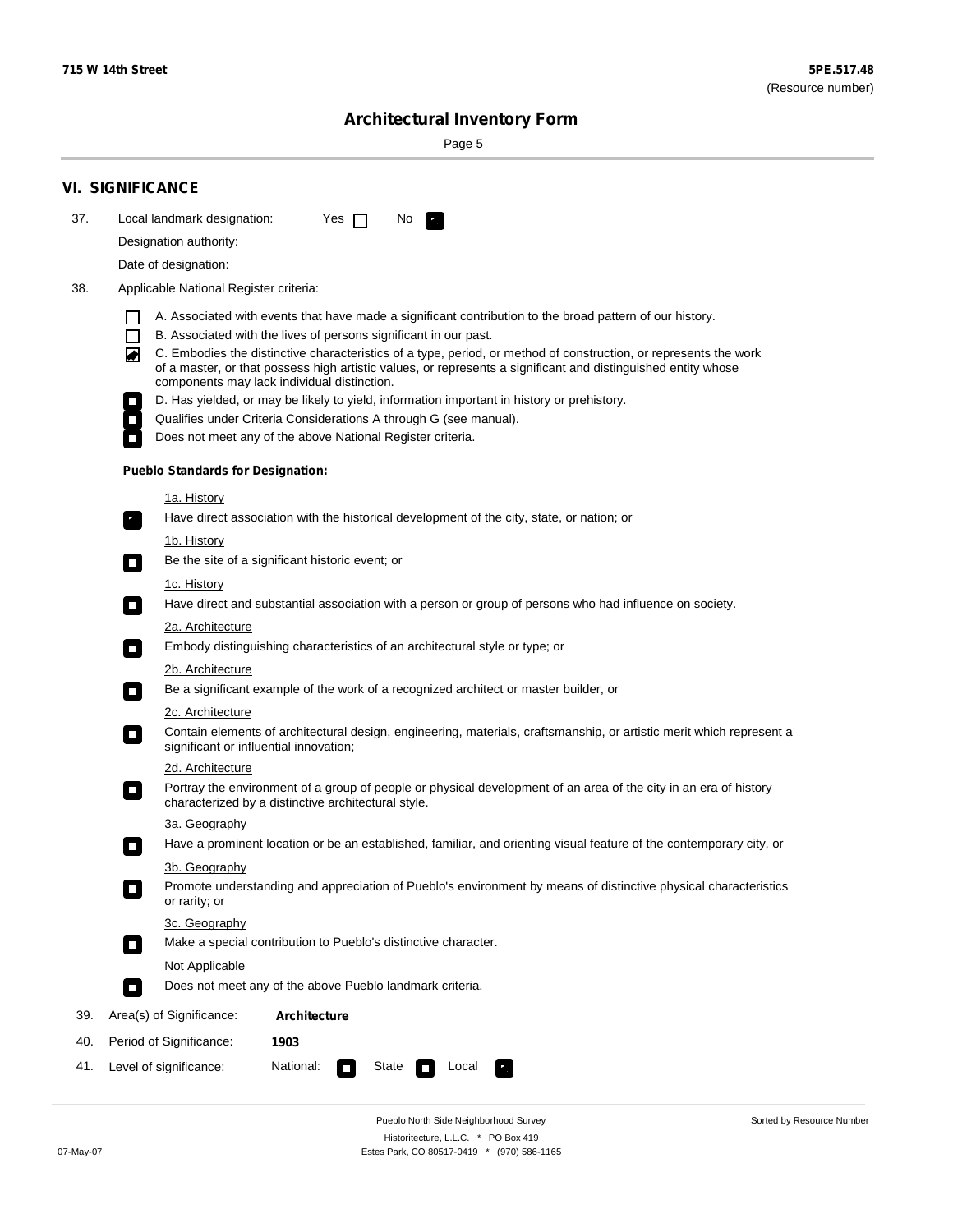Page 6

#### 42. Statement of significance:

This property is historically significant under Pueblo Local Landmark Criterion 1A for its association with the development of Pueblo's North Side Neighborhood, when more architecturally sophisticated buildings like this one, the product of an emerging professional and entrepreneurial class, joined the smaller, plainer dwellings originally constructed here. As well, the house is architecturally significant under National Register criterion C (Pueblo Local Landmark criterion 2A) as an unusually complex example of a Late Victorian-era style. However, the levels of architectural and historical significance, combined with physical integrity, are not to the extent that this property would qualify for individual listing in the National Register of Historic Places, the Colorado State Register of Historic Properties, or as a City of Pueblo Landmark. It is, **nonetheless, a contributing resource within any potential historic district.**

43. Assessment of historic physical integrity related to significance:

Constructed around 1903, this building exhibits a moderately high level of physical integrity relative to the seven aspects of integrity as defined by the National Park Service and the Colorado Historical Society: location, setting, design, materials, workmanship, feeling, and association. The only notable alteration has been the construction of a shed-roofed dormer of the roof's east-facing slope. This modification is small in scale and nearly invisible when viewed from the street. This property **retains sufficient physical integrity to convey its architectural and historical significance.**

### **VII. NATIONAL REGISTER ELIGIBILITY ASSESSMENT**

**Individually eligible Not eligible** Not eligible **Need data** 44. National Register eligibility field assessment: Local landmark eligibility field assessment: **Individually eligible Not eligible** Not eligible **Need data** 45. Is there National Register district potential? Yes No IT.

**Pueblo's North Side Neighborhood represents the evolution of the city's professional middle and upper classes. Its diversity of architectural styles and forms directly represents the city's changing economic and cultural climates. As well, the neighborhood is distinctive because it appears to have evolved independently of the area's dominant industry, steel manufacturing.** Discuss:

> Yes Yes

No

 $No$   $M/A$ 

N/A

If there is National Register district potential, is this building contributing:

If the building is in existing National Register district, is it contributing: 46.

### **VIII. RECORDING INFORMATION**

| 47. | Photograph numbers): | <b>CD-ROM Photo Disc: North Side Photos</b><br>File Name(s): 14thstw715                                                       |
|-----|----------------------|-------------------------------------------------------------------------------------------------------------------------------|
|     | Negatives filed at:  | <b>Special Collections</b><br><b>Robert Hoag Rawlings Public Library</b><br>100 East Abriendo Avenue<br>Pueblo, CO 81004-4290 |
| 48. | Report title:        | <b>Pueblo North Side Neighborhood Survey</b>                                                                                  |
| 49. | $Date(s)$ :          | 07/18/05                                                                                                                      |
| 50. | Recorder(s):         | <b>Adam Thomas</b>                                                                                                            |
| 51. | Organization:        | Historitecture, L.L.C.                                                                                                        |
| 52. | Address:             | <b>PO Box 419</b>                                                                                                             |
|     |                      | Estes Park, CO 80517-0419                                                                                                     |
| 53. | Phone number(s):     | (970) 586-1165                                                                                                                |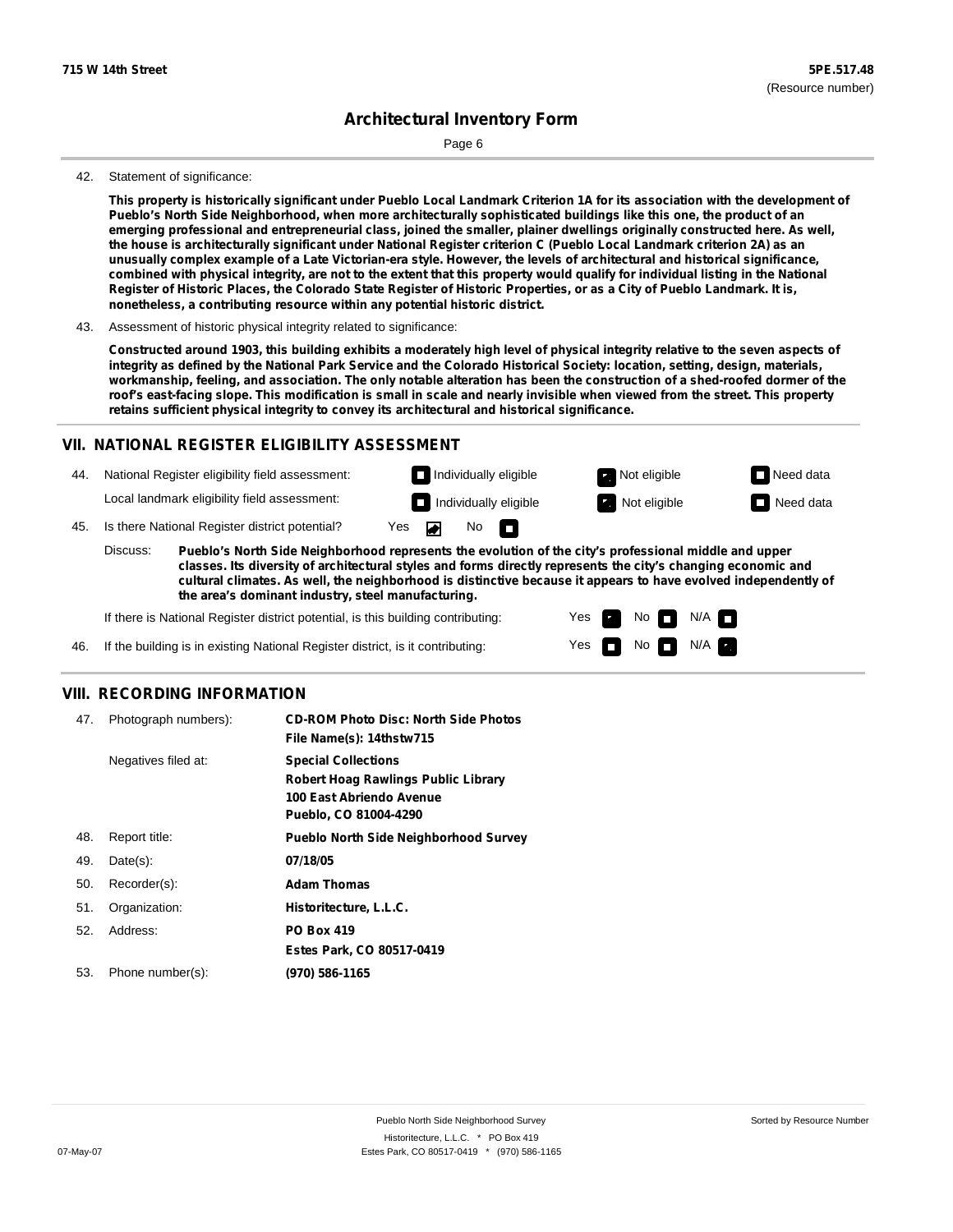Page 7